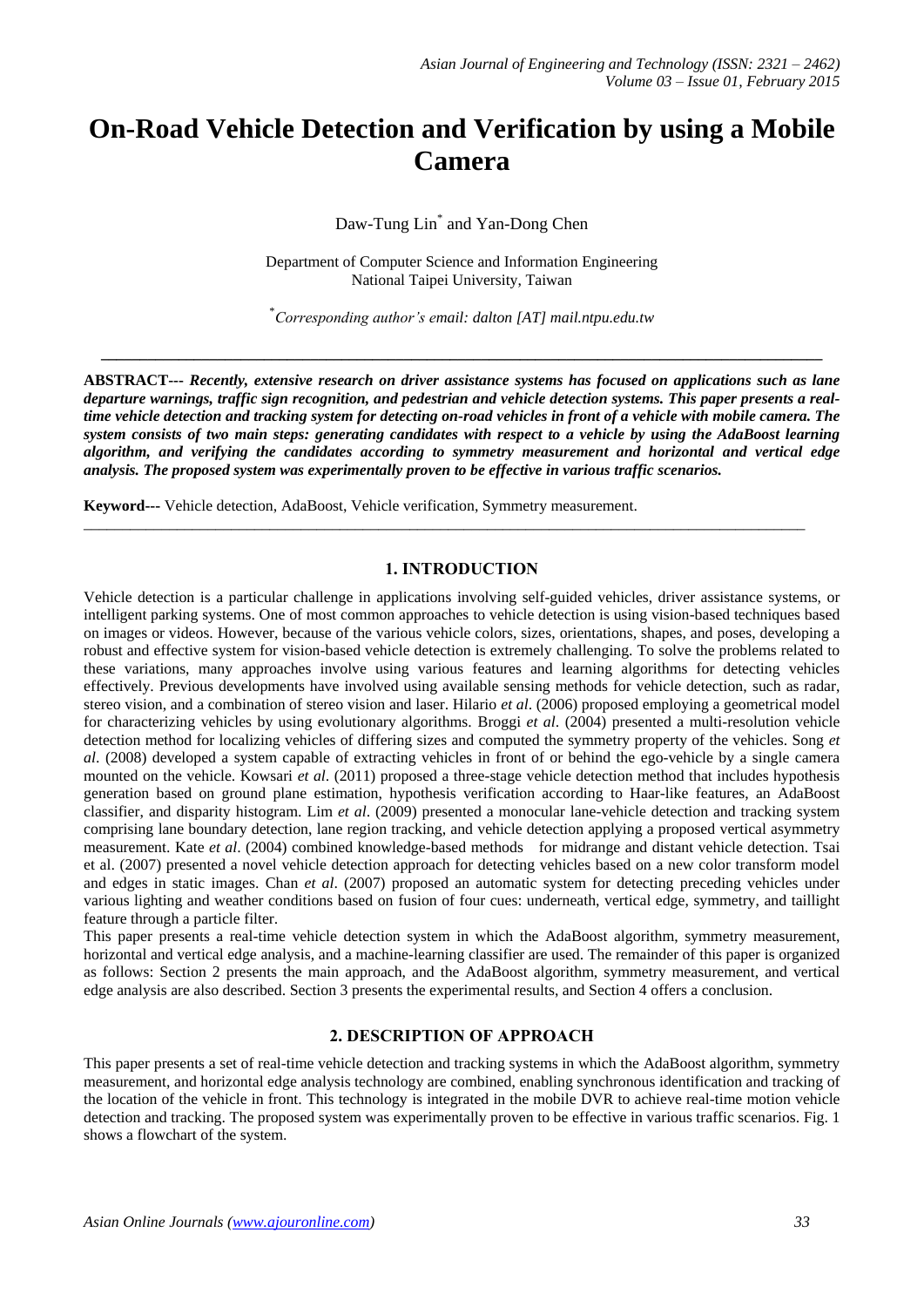



Figure 2: The proposed AdaBoost classification features: (a) Haar-like feature and (b) the proposed car-like feature.

#### *2.1 Vehicle Detection with Adaboost Algorithm and Proposed Car-like Feature*

The AdaBoost algorithm, introduced in 1995 by Freund and Schapire (1995), solved the numerous practical difficulties of earlier boosting algorithms. In this paper, the verification module used to classify the extracted candidates as vehicles or non-vehicles is based on simple features known as Haar-like filters (Viola Jones, 2004). To cope with the vehicle detection purpose, we also designed a car-like feature mask as depicted in Fig. 2(b). By changing the size of the rectangles within a detection window, a high number of features can be defined. In this study, the detection window was set at  $64 \times 64$  pixels. A training set containing 500 vehicle samples and 14903 non-vehicle samples was manually built from the candidates extracted using the vehicle candidate generation module. The size of the selected candidates, which can be vehicles or non-vehicles, as shown in Fig. 3, was normalized to  $64 \times 64$  pixels. A sub-window with size of  $40 \times$ 40 pixels is used as detection window.

#### *2.2 Symmetry Measurement*

Vehicle verification is a crucial process in testing whether the detected region is a vehicle or non-vehicle. For solving the aforementioned problems, we propose a novel system for verifying vehicle candidates, as the flow diagram depicted in Fig. 4.



Figure 3: Training data set: (a) vehicle samples, (b) non-vehicle samples.



Figure 5: Vehicle Candidate Area Selection: (a) Vehicle Detection Results, (b) Original Vehicle Candidate, (c) Vehicle Candidate Symmetry Measurement Area.

As illustrated in Fig. 5, for each vehicle candidate's width X, a rectangle bounding box with width 2X and height X is selected. The entire bounding box contains the vehicle candidates. To reduce image noise and interference, the median filter is applied to the image for smooth processing. For verifying vehicle candidates further, symmetry detection is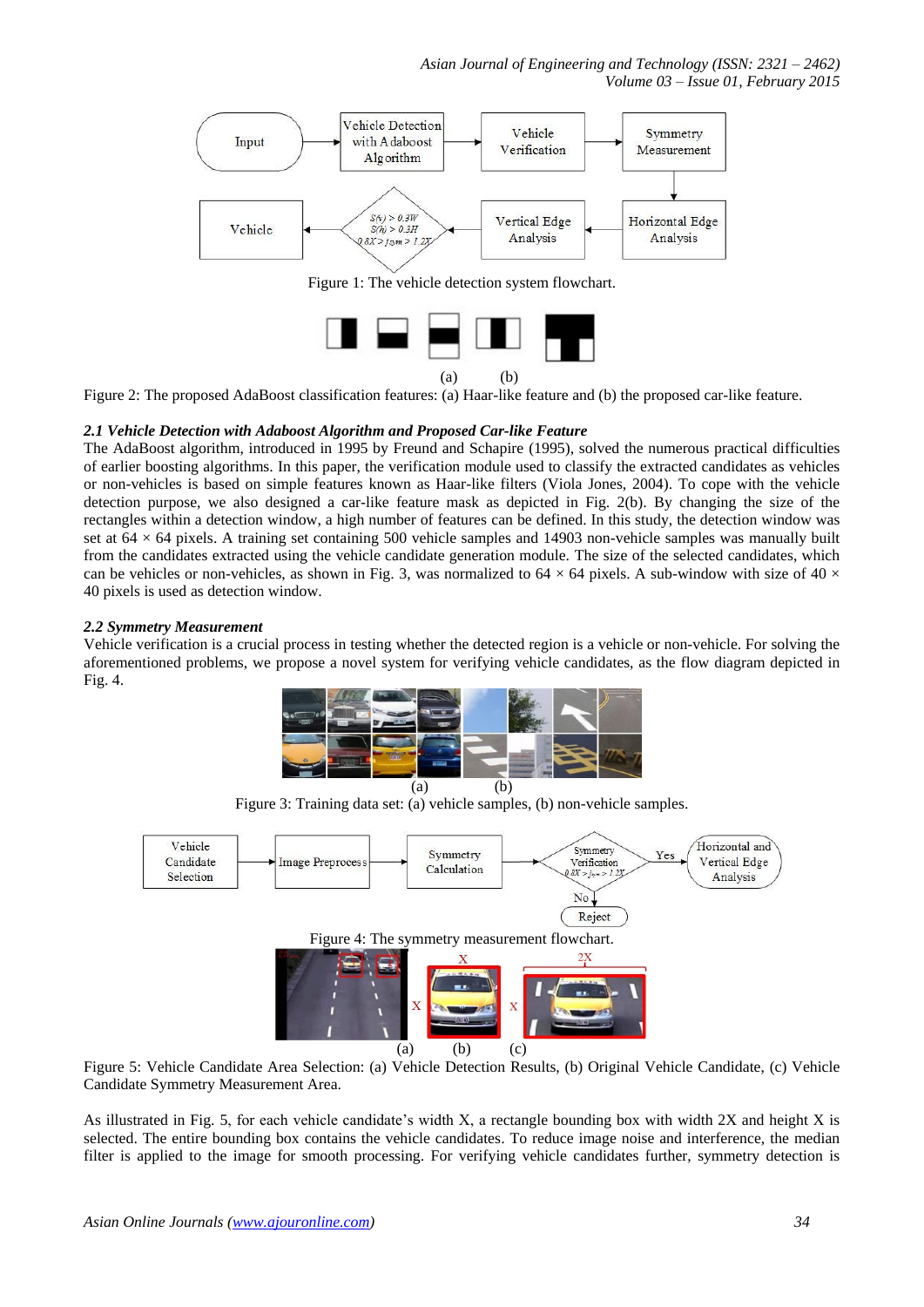performed horizontally. The horizontal grayscale symmetry axis could be determined in Lim et al. (2009) by using the following formula:

$$
HS(j) = \sum_{j=x_i}^{X_l+W} \sum_{i=Y_h}^{Y_h+H} \sum_{\Delta x=1}^{W/2} |G(i, j + \Delta X) - G(i, j - \Delta X)| \quad (1)
$$

$$
j_{sym} = arg min HS(j)
$$
 (2)

where  $\text{HS}(i)$  is the horizontal symmetry measurement with the symmetry axis located at  $x = i$ . As illustrated in Fig. 6, the horizontal symmetry axis of the possible vehicle region occurs at the local minimum where the point  $x = 90$ . For each vehicle candidate's width 2X, a rectangle bounding box with width 2X and height X is selected. The entire bounding box contains the vehicle candidates and the allowable range of the axis of symmetry must be within the allowable range: 0.8X~1.2X.



Figure 6: (a) Original image, (b) symmetry measurement, (c) symmetry measurement result with local minimum at x= 90.

*2.3 Horizontal and Vertical Edge Analysis*





The vehicle candidates from the AdaBoost algorithm, which may include vehicle objects and false alarms, are used in horizontal and vertical edge analysis. Fig. 7 shows a flowchart of the system. After applying Sobel operator, vertical and horizontal edge scanning is completed, the number of edges is calculated to determine whether the images contain false alarms. First, for an image calculated after horizontal edge detection, the following formula is used:

$$
\omega_i = \begin{cases} 1, & \frac{\sum_{i=1}^{W} \text{Gray}(i,j)}{255} > 0.5W \\ 0, & \text{otherwise} \end{cases} \quad S(h) = \sum_{i=1}^{H} \omega_i \, S(h) > 0.3H \quad (3)
$$

where  $Grav(i, j)$  is the gray value on image coordinate (i, j). H is the image height, and W is the image width. If  $S(h)$  is greater than 0.3H, the images exhibit the horizontal edge features of the vehicle. The same process is applied to vertical edge detection. The vertical edge detection formula is defined as follows:

$$
\omega_i = \begin{cases} 1, & \frac{\sum_{i=1}^H \text{Gray}(i,j)}{255} > 0.5H \\ 0, & \text{otherwise} \end{cases} \quad S(v) = \sum_{i=1}^W \omega_i \text{ , } S(v) > 0.3W \quad (4) \text{When } S(v) \text{ is greater than } 0.3W,
$$

the images exhibit vertical edge features for the vehicle. Finally, whether the test image satisfies the two aforementioned conditions must be determined. If the result is true, then they are classified as vehicle objects. In this method, the number of edges in the horizontal and vertical portions of the entire image is calculated. Because the vehicle image and background image have substantially different numbers of edges, this feature can be used for object classification.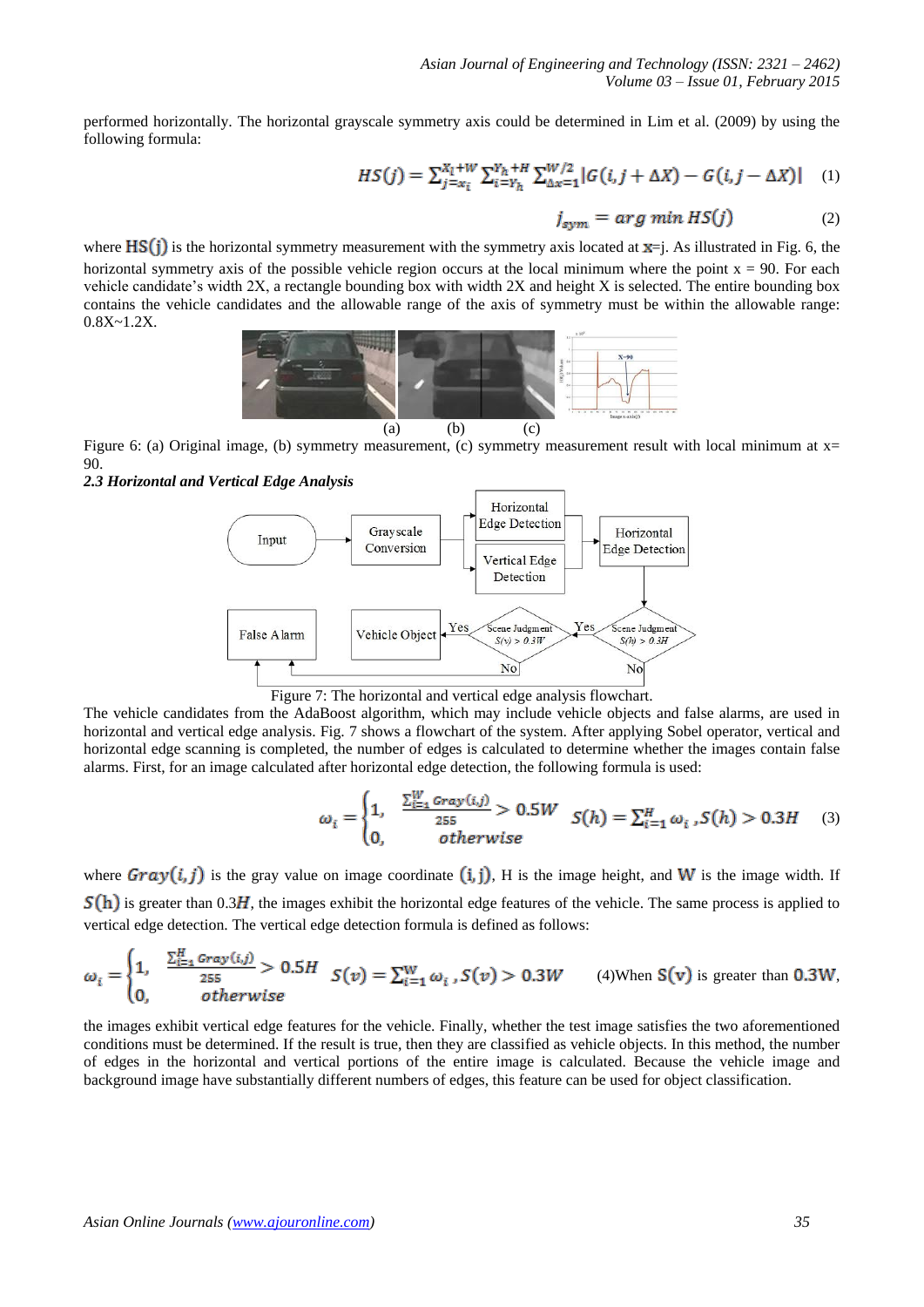## **3. EXPERIMENTAL RESULTS**



Figure 8: The sample scenes: (a) highway normal-traffic, (b) city street normal-traffic, (c) city street high-traffic.

The vehicle detection system was tested under several conditions involving illumination changes, scene complexity, highways, city streets, traffic conditions, front/back vehicle views, and background motion. Four video sequences recorded by a mobile camera were tested. Video 1 depicts a high-traffic highway scene; Video 2 shows a normal-traffic highway scene. A high-traffic city street scene is depicted in Video 3, and Video 4 shows a normal-traffic city street scene. The video resolution is  $480 \times 270$  at a frame rate of 25 FPS; the videos are 42 s long, and the frames include the front and back views of the vehicle. Figure 8 shows the sample scenes. In the experiments, we discarded objects whose height and width are lower than 40 pixels each because of the difficulty of recognizing a small license plate. For example, Figure 9(a) shows five vehicle objects; however, only three vehicles were detected, as plotted in red squares. Two objects (plotted in yellow squares) are too small,  $26 \times 26$  and  $37 \times 37$ , which are smaller than  $40 \times 40$ . The three vehicles in Figure 9(b) were detected similarly.

Table 1 presents the results of vehicle candidate detection based on using the Adaboost algorithm and the proposed Carlike features. The correct detection ratios are 95.5%, 88.3%, 82.8%, and 88.1% for the four videos. Figure 9(c) shows examples of the detection results. However, the number of false alarms was still high. Reducing the number of false alarms is necessary when using the proposed verification method.



Figure 9: (a) (b) The vehicle identification process,.(c) Examples of detection results.

| Table 1: Venicle detection results. |         |         |         |         |
|-------------------------------------|---------|---------|---------|---------|
|                                     | Video 1 | Video 2 | Video 3 | Video 4 |
| <b>Total Objects</b>                | 2419    | 1026    | 379     | 413     |
| <b>Detected Candidates</b>          | 2566    | 1034    | 777     | 493     |
| Correct Hit                         | 2311    | 906     | 314     | 364     |
| <b>Miss</b>                         | 108     | 120     | 65      | 49      |
| False Alarm                         | 255     | 128     | 463     | 129     |
| <b>Hit Ratio</b>                    | 95.5%   | 88.3%   | 82.8%   | 88.1%   |

 $T$  to  $T$  is verified to  $\mathcal{C}$ 

Figure 10 illustrates the process of vehicle verification in a hit case. Figure 10(a) shows the media filtering result of detecting a vehicle candidate by using the Adaboost algorithm. The solid black line shown in Figure 10(b) indicates the central line based on the calculation result of symmetry measurement, denoted by a red arrow in Figure 10(c), where the horizontal symmetry axis of the possible vehicle region occurs at the local minimum with  $x = 106$ . Next, the candidate region of a vehicle is obtained, as shown in Figure 10(d). Finally, horizontal and vertical edge detection is performed, as illustrated in Figure 10(e) and Figure 10(f), respectively, and the edge numbers are analyzed. In this case, the numbers of horizontal and vertical edges are both higher than the threshold value; therefore, this case is verified as true vehicle detection. Conversely, Figure 11 illustrates the process of vehicle verification for a false case. As expected, the central line (plotted in the red line shown in Figure 11(b)) is not located in the symmetry margin (plotted in yellow lines). Thus, we conclude that this image is not a vehicle object.

Tables 2 and 3 list the statistics of the integrated system detection performance. After applying the proposed verification scheme, the number of false alarms for the Video 1 experiment was reduced by as many as 242 of 255. The false alarm reduction rate is as high as 94.9%. As shown in Table 2, substantial improvements were achieved for the other test video sequences. The false alarm reduction rates are 96.0%, 97.4%, 93.0% for the sequences in Videos 2, 3, and 4, respectively. On the other hand, the rejection rates for hit cases are as low as 2.7%, 2.4%, 4.4% and 4.6% in Videos 1, 2, 3, and 4, respectively. The experimental results show that the proposed system successfully detects the vehicles under various conditions and reduces the false alarms.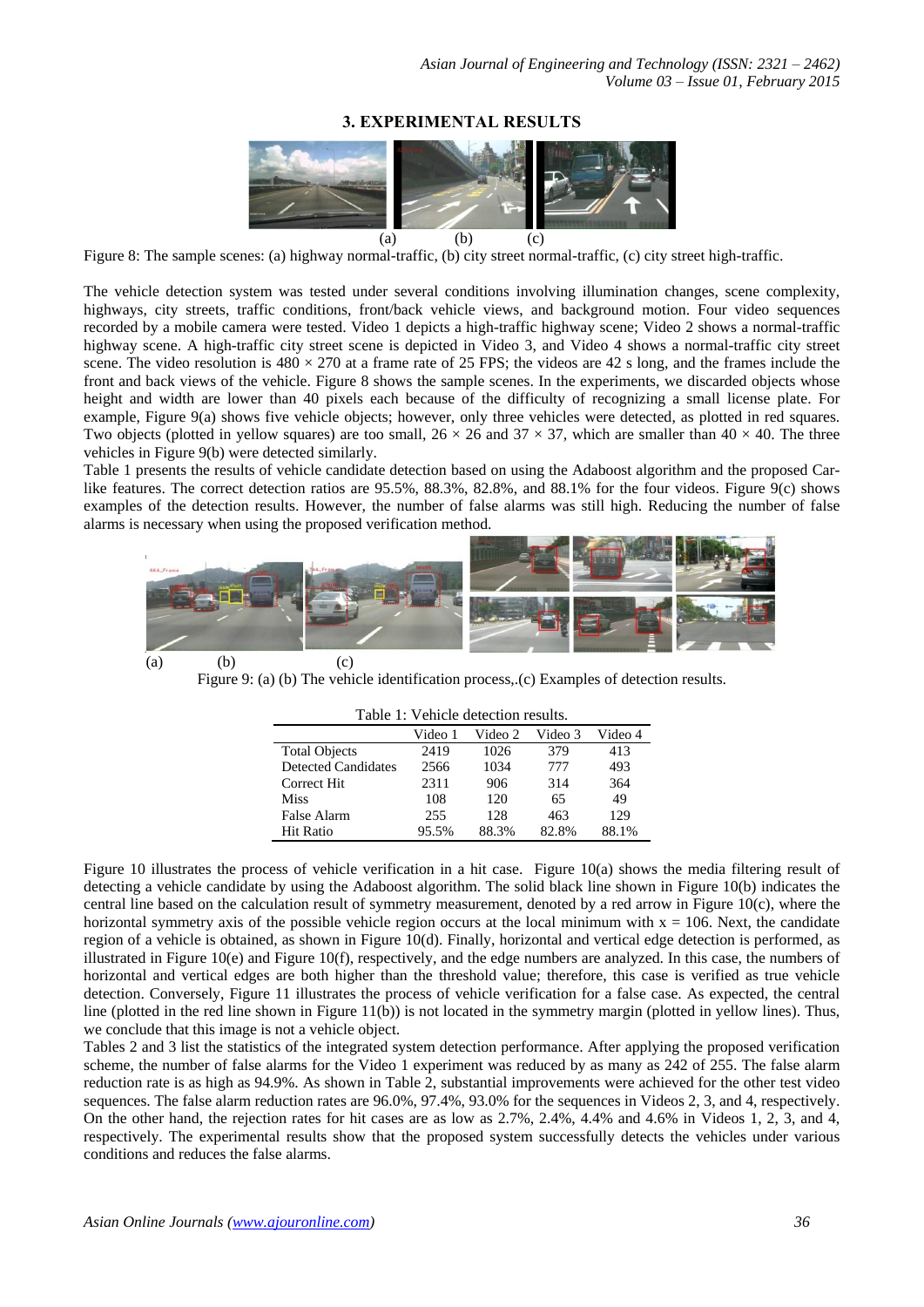

Figure 10: The vehicle verification for a hit case: (a) median filtering result of vehicle candidate image, (b) (c) symmetry measurement result, (d) vehicle candidate region, (e) horizontal edge detection result, (f) vertical edge detection result.



Figure 11: The vehicle verification for a false case: (a) median filtering result of vehicle candidate image, (b) (c) symmetry measurement result, (d) vehicle candidate region, (e) horizontal edge detection result, (f) vertical edge detection result.

|  | Table2: Vehicle verification for hit cases. |  |
|--|---------------------------------------------|--|
|  |                                             |  |
|  |                                             |  |

|                            | Video 1 | Video 2 | Video 3 | Video 4 |
|----------------------------|---------|---------|---------|---------|
| False Alarm                | 255     | 128     | 463     | 129     |
| False Alarm Reduction      | 242     | 123     | 451     | 120     |
| False Alarm Reduction Rate | 94.9%   | 96.0%   | 97.4%   | 93.0%   |

|  |  |  |  | Table 3: Vehicle verification for false alarm cases. |  |
|--|--|--|--|------------------------------------------------------|--|
|--|--|--|--|------------------------------------------------------|--|

|                        | Video 1 | Video 2 | Video 3 | Video 4 |
|------------------------|---------|---------|---------|---------|
| Hit                    | 2311    | 906     | 314     | 364     |
| Verification Rejection | 64      | 22      | 14      |         |
| <b>Rejection Rate</b>  | 2.7%    | $2.4\%$ | 4.4%    | 4.6%    |

#### **4. CONCLUSION**

We developed an intelligent vehicle technology based on symmetry measurement, horizontal and vertical edge analysis, and an AdaBoost classifier. This system relies on the AdaBoost classifier to determine vehicle candidates, and uses edge information and symmetry measurement to verify them. The experimental results show that the proposed system effectively detects vehicles on roads under various environmental conditions. Based on vehicle detection and verification, the system may provide important information to the driver. In the future, vehicle detection and tracking systems will be investigated further under various road conditions. For example, horizontal symmetry analysis accompanied by vertical asymmetry analysis could facilitate obtaining the center point of a vehicle for vehicle tracking in the future. Research is currently underway to determine whether vehicular odometers can provide additional constraints to improve the quality of our results.